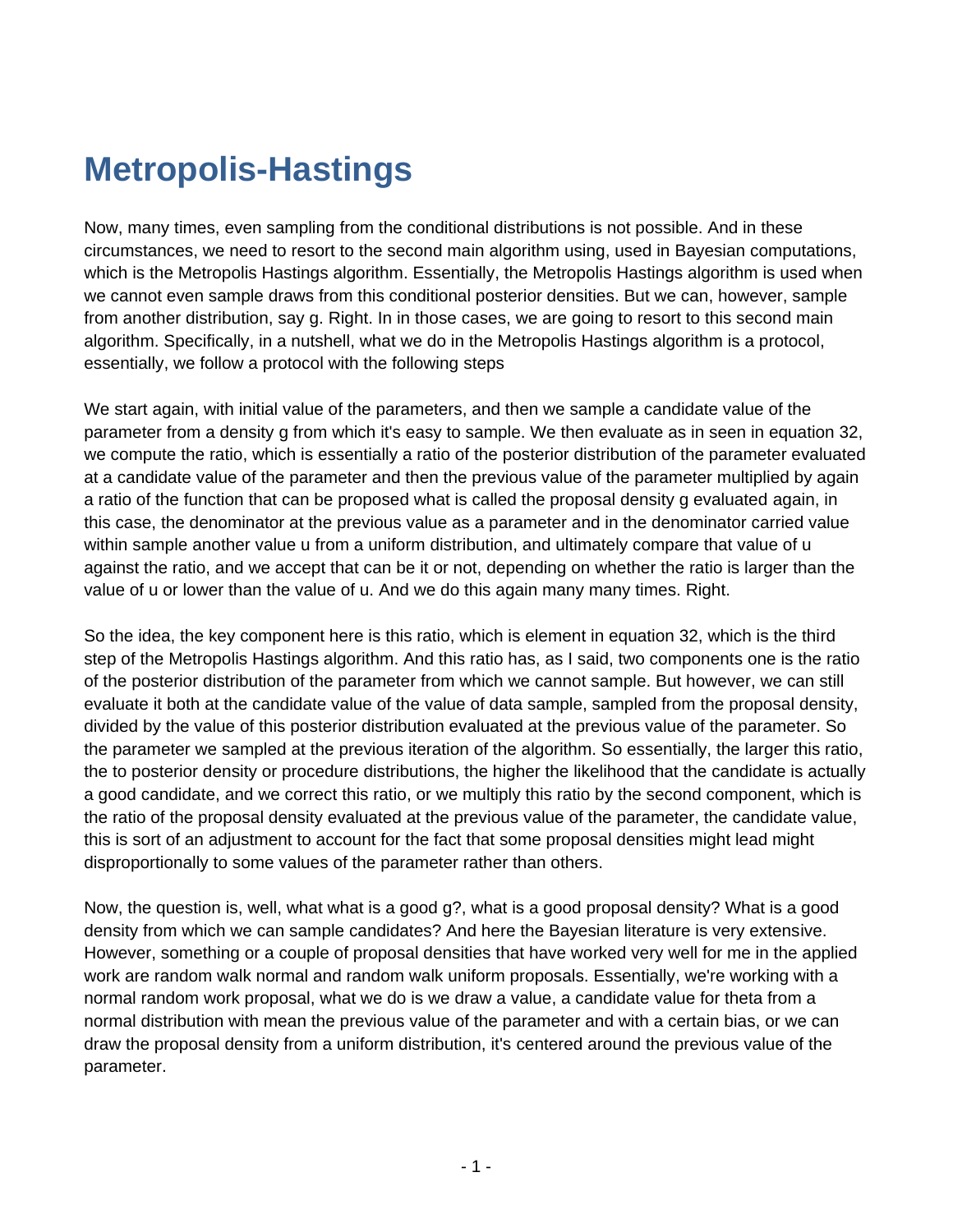And I go into these in much more detail in the slides but the point is that by using similar symmetric, symmetric proposals, such as a normal uniform, the computation of the ratio becomes simpler and essentially just reduces to a ratio of the posterior densities evaluated at the previous value of the of the back of the parameter and at the candidate value. The overall point is using symmetric proposals such as a normal was a uniform helps simplify this process.

Let me give you an example of when one would use Metropolis Hastings algorithm, rather than a Gibbs sampling, I suppose. In this exercise, we're trying to draw inferences about the correlation coefficient followed by a variate normal distribution, I have a standard, bivariate normal, and we want to say something to draw inferences about the correlation coefficient. And, as usual, posterior is proportional to the likelihood times the prior and assume that we adopt uniform prior for rho a uniform between minus one and one which is the balance of correlation coefficients.

Now, the posterior distribution of rho given by this equation here, which as you can see, very easily we verify doesn't have a closed form, we cannot really sample from this distribution, we cannot also not use the Gibbs sampler. Now, only one parameter, how can we how can we condition these into a conditional distribution? So essentially, what we're going to do is we're going to use a Metropolis Hastings.

So again, what does it mean using a Metropolis Hastings? we need to come up with proposal density, we need to generate candidate values from that proposal density. And then compute the ratio and compare it to the value of a unit of variable from a uniform distribution. For instance, given that rho the correlation coefficient is bounded between minus one and one, simple proposal will be a uniform proposal density with very small increments. So, each iteration of the algorithm we start from the previous value of rho and sample a value from a uniform between minus point one and point one for instance. So this was to allow the sampler to explore the whole possible space of the parameter rho which is minus one.

So again, in our problem, the idea is we start with a certain value of rho for instance, zero. And we start at each iteration of the algorithm, we draw a candidate value for using a uniform proposal, we evaluate the posterior distribution of rho which we know just that we cannot generate values from these, but we know that once we have a value of a rho, we can collect the value of rho here and we can compute this value we evaluate this posterior distribution and the candidate value for rho and the previous value rho compared with a u drawn from a uniform distribution and then accept this candidate value as the new value of rho or not depending on whether the ratio is larger or smaller than u.

We have, you have an accompanying script called Metropolis Hastings algorithm for rho in r, which you can use to see how this actually works in practice, how these five steps actually work in practice. And once you do that, you obtain something like this we start drawing what is of rho, starting from zero, and very quickly, the values of rho stabalize around minus point six which is the value the true value of rho all in the exercise.

Now, in most cases, so this Gibbs sampling, and Metropolis Hastings algorithm are, as I mentioned, the two main algorithms used in modern Bayesian computation. For most or for many practical problems